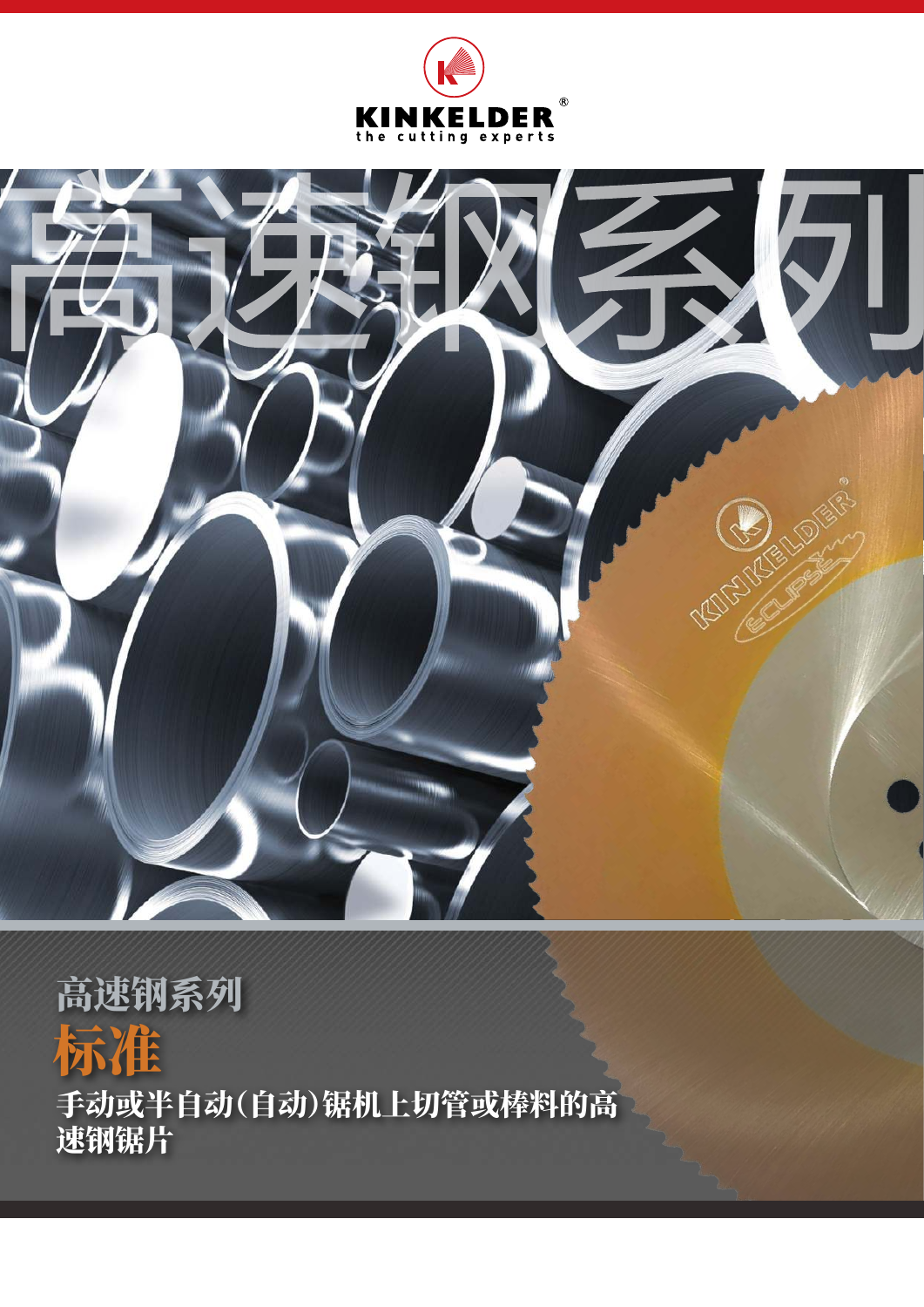## 手动或(半自动)自动锯机上锯切管材或棒材的高速钢锯片



Alpha经过蒸汽发黑处理,相对于无任何处理的锯片具有较长的使用寿命,主要使用于 手动或半自动锯机上锯切低碳钢材。

| 应用   | 适用于所有材料,如管材,型材和棒材 。<br>所有结构钢和非合金钢的拉伸强度能达到700 牛顿 /平方毫米 。 |
|------|---------------------------------------------------------|
| 锯切参数 | 建议锯切速度范围: 30 - 60 米/分钟.                                 |
| 锯机   | 锯机: 手动, 半自动                                             |
|      |                                                         |



由于较高的氧化温度,TiN涂层使得Solar可以锯切相对于前几款锯片更高拉伸强度的 材料。

#### 优点

与蒸汽处理的锯片相比寿命长多 · 更高的锯切速度

| 应用   | 适用所有管材,型材和棒材的拉伸强度达到750 N牛顿/ 平方毫米              |
|------|-----------------------------------------------|
| 锯切参数 | 建议锯切速度范围: 80-140 米/分钟<br>进给: 0,04 - 0,09 毫米/齿 |
| 锯机   | 手动, 半自动和自动锯机                                  |

| <b>ARA</b><br>典型的可用HSS ALPHA 锯片 |                     |              |                                                                     |  |
|---------------------------------|---------------------|--------------|---------------------------------------------------------------------|--|
| 直径<br>(毫米)                      | 齿宽<br>(毫米)          | 中心孔<br>(毫米)  | 牙                                                                   |  |
| 160                             | 1,2/1,6/2,0         | 32           | 80/100/120/160                                                      |  |
| 175                             | 1,6/2,0             | 32           | 64 / 90 / 110 / 140 / 180                                           |  |
| 200                             | 1,2/1,6/1,8/2,0     | 32           | 72 / 100 / 128 / 160 / 200                                          |  |
| 225                             | 1,2/1,6/2,0/2,5     | 32/40        | 64 / 80 / 90 / 120 / 150 / 180 / 220                                |  |
| 250                             | 1,2/1,6/2,0/2,5     | 32/40        | 64 / 80 / 100 / 110 / 128 / 160 / 200 / 240                         |  |
| 275                             | 1,2/1,6/2,0/2,5/3,0 | 32/40        | 72 / 78 / 84 / 96 / 110 / 120 / 144 / 180 / 220 / 280               |  |
| 300                             | 1,6/2,0/2,5/3,0     | 32 / 38 / 40 | 80 / 90 / 100 / 110 / 120 / 140 / 160 / 200 / 240 / 320             |  |
| 315                             | 2,0/2,5/3,0         | 32/40        | 72 / 80 / 90 / 100 / 110 / 120 / 140 / 160 / 200 / 250 / 320        |  |
| 325                             | 2,0/2,5/3,0         | 32/40        | 90 / 100 / 110 / 130 / 150 / 170 / 200 / 250 / 320                  |  |
| 350                             | 2,0/2,5/3,0/3,5     | 32/40/50     | 80 / 90 / 110 / 120 / 140 / 160 / 180 / 220 / 280 / 350             |  |
| 370                             | 2,0/2,5/3,0/3,5     | 40/50        | 70 / 80 / 90 / 100 / 110 / 120 / 140 / 160 / 190 / 220 / 300        |  |
| 400                             | 2,5/3,0/3,5/4,0/4,5 | 40/50        | 70 / 80 / 90 / 100 / 128 / 140 / 160 / 180 / 200 / 250 / 320        |  |
| 425                             | 2,5/3,0/3,5/4,0     | 32/40/50     | 70 / 80 / 100 / 110 / 120 / 130 / 140 / 160 / 180 / 220 / 260 / 350 |  |
| 450                             | 2,5/3,0/3,5/4,0     | 40/50        | 80 / 90 / 100 / 120 / 140 / 180 / 240 / 280                         |  |

更多信息,请参阅网站 **www.kinkelder.com.cn**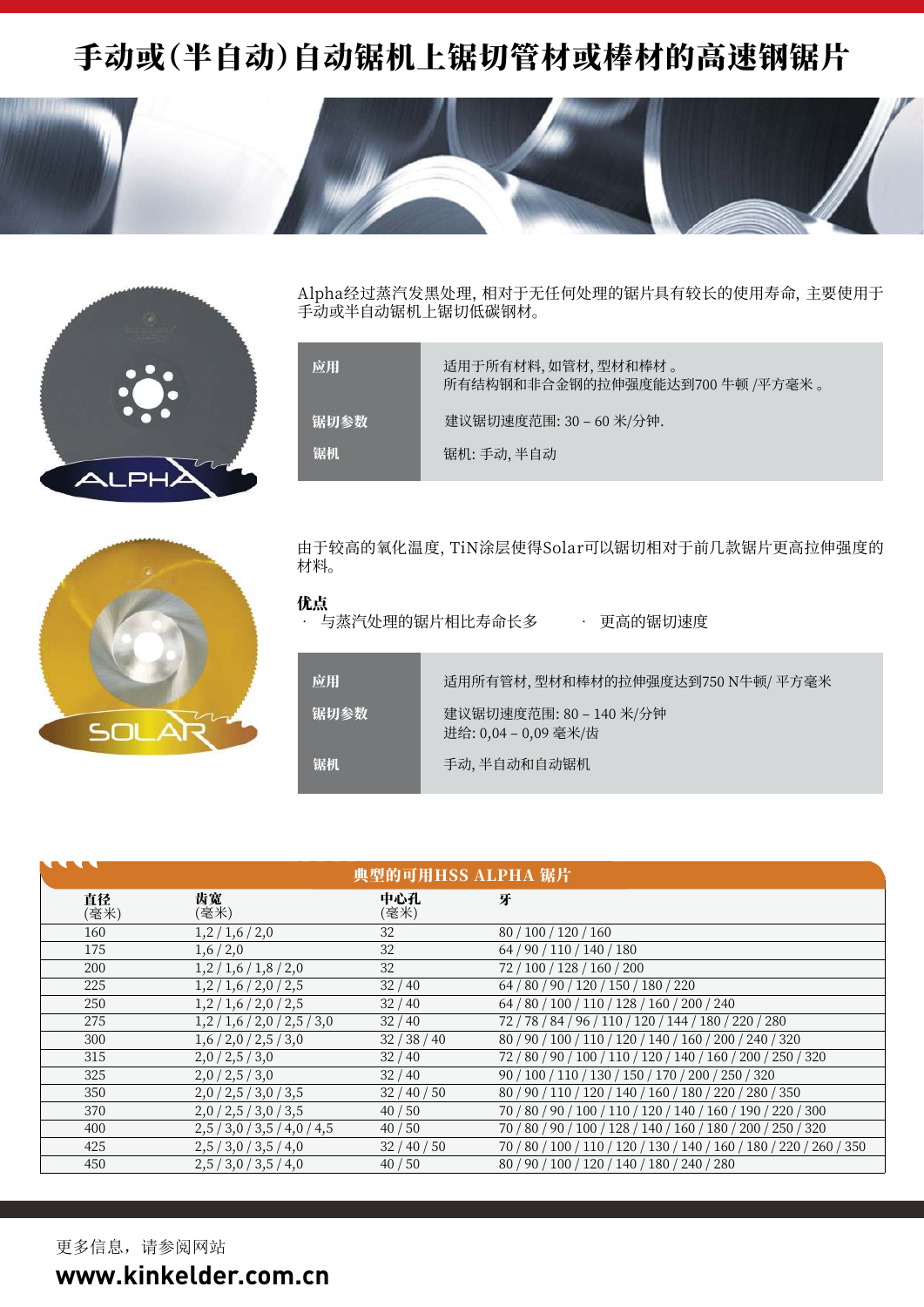### 全面的HSS解决方案



Eclipse具有减少磨损的PVD涂层,是一款高效又实惠的锯片。能切割结构和非合金和 薄壁管材。

当Eclipse 在手动和半自动锯切机切割钢管和异型管材时,它的切割速度是比蒸汽处理 的锯片快多,也可以在自动锯机锯切薄壁管材。

Eclipse也非常适合锯切不锈钢管材和异型管材 。

#### 与蒸汽处理的锯片相比的优点

- 
- 
- 较高的锯片寿命 埋想的切割结构钢相不锈钢 更高的产量
- 

• 胃加止常运作 • 降低每刀成本

| 应用   | 所有结构钢和非合金薄壁管材。<br>拉伸强度可达到600牛顿/平方毫米                                |                                                                          |
|------|--------------------------------------------------------------------|--------------------------------------------------------------------------|
| 锯切参数 | 钢<br>奥氏体不锈钢 (300系列)<br>铁素体不锈钢 - 钛无 (409 & 412)<br>铁素体不锈钢 - 钛 (441) | 建议锯切速度范围<br>60-120 米/分钟<br>30-50 米/分钟<br>220 - 260 米/分钟<br>60 - 120 米/分钟 |
| 锯机   | 锯机: 手动, 半自动, 自动锯机                                                  |                                                                          |

|            | 典型的可用HSS SOLAR & ECLIPSE 锯片 |              |                                                                     |  |  |
|------------|-----------------------------|--------------|---------------------------------------------------------------------|--|--|
| 直径<br>(毫米) | 齿宽<br>(毫米)                  | 中心孔<br>(毫米)  | 牙                                                                   |  |  |
| 160        | 1,2/1,6/2,0                 | 32           | 80 / 100 / 120 / 160                                                |  |  |
| 175        | 1,6/2,0                     | 32           | 64/90/110/140/180                                                   |  |  |
| 200        | 1,2/1,6/1,8/2,0             | 32           | 72 / 100 / 128 / 160 / 200                                          |  |  |
| 225        | 1,2/1,6/2,0/2,5             | 32/40        | 64 / 80 / 90 / 120 / 150 / 180 / 220                                |  |  |
| 250        | 1,2/1,6/2,0/2,5             | 32/40        | 64 / 80 / 100 / 110 / 128 / 160 / 200 / 240                         |  |  |
| 275        | 1,2/1,6/2,0/2,5/3,0         | 32/40        | 72 / 78 / 84 / 96 / 110 / 120 / 144 / 180 / 220 / 280               |  |  |
| 300        | 1,6/2,0/2,5/3,0             | 32 / 38 / 40 | 80 / 90 / 100 / 110 / 120 / 140 / 160 / 200 / 240 / 320             |  |  |
| 315        | 2,0/2,5/3,0                 | 32/40        | 72 / 80 / 90 / 100 / 110 / 120 / 140 / 160 / 200 / 250 / 320        |  |  |
| 325        | 2,0/2,5/3,0                 | 32/40        | 90 / 100 / 110 / 130 / 150 / 170 / 200 / 250 / 320                  |  |  |
| 350        | 2,0/2,5/3,0/3,5             | 32/40/50     | 80 / 90 / 110 / 120 / 140 / 160 / 180 / 220 / 280 / 350             |  |  |
| 370        | 2,0/2,5/3,0/3,5             | 40/50        | 70 / 80 / 90 / 100 / 110 / 120 / 140 / 160 / 190 / 220 / 300        |  |  |
| 400        | 2,5/3,0/3,5/4,0/4,5         | 40/50        | 70 / 80 / 90 / 100 / 128 / 140 / 160 / 180 / 200 / 250 / 320        |  |  |
| 425        | 2,5/3,0/3,5/4,0             | 32/40/50     | 70 / 80 / 100 / 110 / 120 / 130 / 140 / 160 / 180 / 220 / 260 / 350 |  |  |
| 450        | 2,5/3,0/3,5/4,0             | 40/50        | 80 / 90 / 100 / 120 / 140 / 180 / 240 / 280                         |  |  |